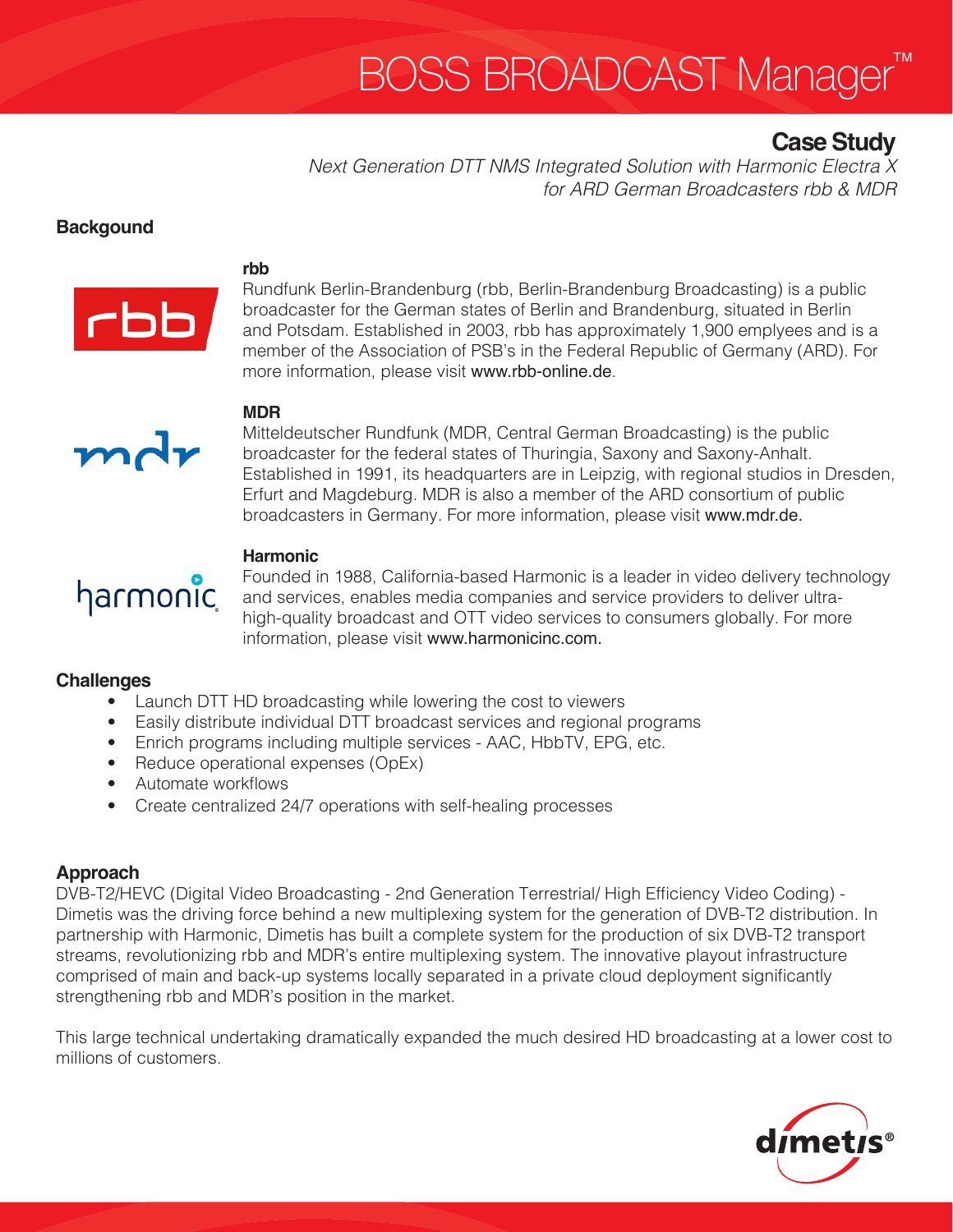#### **Dimetis - Harmonic Solution Inludes:**

- All services in sync with program Lip sync, Hybrid broadcast broadband TV (HbbTV), TTXT (SMPTE 2031), etc.
- End-to-end service view Baseband to reception
- DVB-T2/HEVC reference architecture on air
- Multi-vendor Network Management System (NMS) Freedom to choose best of breed

The Dimetis and Harmonic solution synchronizes multiple regions to one centralized location including an integration of the new multiplex system to the existing multiplex, positioning rbb and MDR for future requirements and increasing failure safety.

Expansion of existing regionalization processes and monitoring input and output signals were also a large part of this unique solution, enabling rbb and MDR to recognize the following benefits:

- Individual DTT Broadcast services  $\sim$  Regional programs, and much more
- Multiple, all high quality programs ~ HD
- Enriched programs including multiple services  $\sim$  AAC, HbbTV, EPG, etc.
- Significant cost savings ~ Decreasing OPEX ~ Bandwidth optimization
- Centralized operations  $\sim$  24/7 operations with regionalized services
- Automated workflows inclusive of self healing

## **End-to-End Device, Service, Control and Management**



- Inventory/Configuration Management
- **Monitoring**
- **Activation Engine**
- • Fault Management
- **Correlation Engine**
- **Event Manager**
- **Expression Engine**
- Service Level Reporting